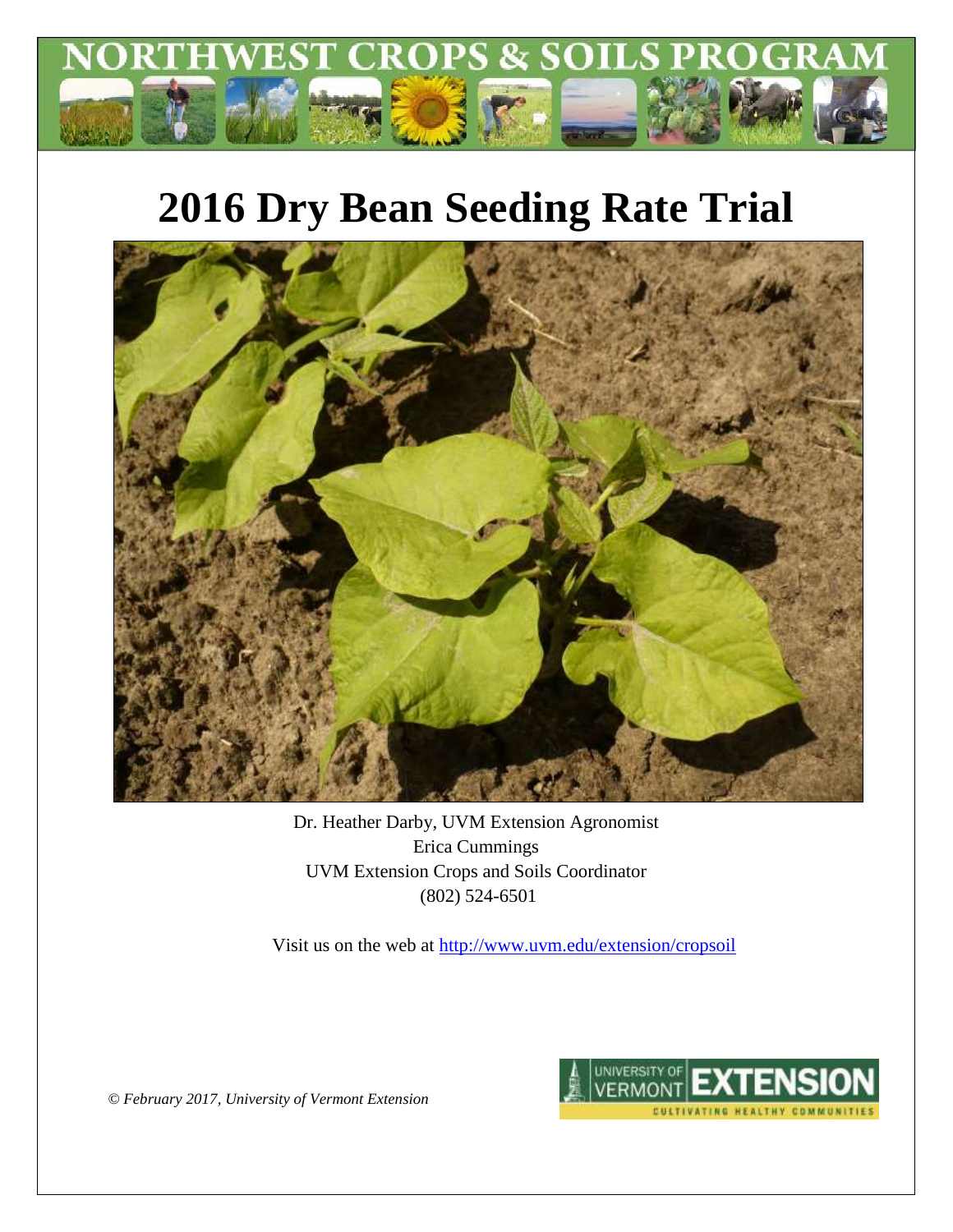#### **2016 DRY BEAN SEEDING RATE TRIAL Dr. Heather Darby, University of Vermont Extension [heather.darby\[at\]uvm.edu](mailto:hdarby@uvm.edu?subject=2012%20Winter%20Wheat%20Planting%20Date)**

Dry beans (Phaseolus vulgaris), a high-protein pulse crop, have been grown in the Northeast since the 1800's. As the local food movement expands, consumers have requested stores stock more and more locally produced foods, and heirloom dry beans are no exception. Currently, the demand for heirloom dry beans has exceeded the supply. Little agronomic information exists for production of dry beans in New England. In an effort to support and expend the local bean market throughout the northeast, the University of Vermont Extension Northwest Crops and Soils Program, as part of a USDA NE-SARE Partnership Grant (PG16-049), in 2016 established a second year of a dry bean seeding rate trial to determine the optimal seeding rates for three types of dry beans.

### **MATERIALS AND METHODS**

The trial was conducted in 2016 at Borderview Research Farm in Alburgh, VT. The experimental design was a randomized complete block split design with four replications. Main plots were seeding rate and subplots were 3 types of dry beans (Table 1).

| Dry bean<br>varieties | <b>Seed source</b>                                 | <b>Seeding rate</b><br>low | <b>Seeding rate</b><br>medium | <b>Seeding rate</b><br>high | <b>Seed</b><br>germination |
|-----------------------|----------------------------------------------------|----------------------------|-------------------------------|-----------------------------|----------------------------|
|                       |                                                    |                            | seeds $ac^{-1}$               |                             |                            |
| <b>Black Turtle</b>   | <b>Borderview</b><br>Research Farm,<br>Alburgh, VT | 79,000                     | 99,000                        | 119,000                     | 75.0                       |
| King of the<br>Early  | Borderview<br>Research Farm,<br>Alburgh, VT        | 58,000                     | 78,000                        | 98,000                      | 95.0                       |
| <b>Yellow Eye</b>     | Borderview<br>Research Farm,<br>Alburgh, VT        | 57,000                     | 77,000                        | 97,000                      | 92.0                       |

**Table 1. Varieties, seed sources, seeding rates, and germination for the dry bean seeding rate trial at Borderview Research Farm in Alburgh, VT, 2016.**

The soil type at the project site was a Benson rocky silt loam. The seedbed was prepared by spring plow, followed by disk and spike tooth harrow. All plots were managed with practices similar to those used by producers in the surrounding areas (Table 2).

The field was spring plowed, disked and spike tooth harrowed to prepare for planting. Seed germination tests were done on dry bean varieties before planting by wrapping 25 seeds in 2 absorbent paper towels like a burrito, sufficiently wetting the wrap, placing it in a plastic bag, and storing it in the dark at room temperature for 5 days. Each sample was done in duplicate. The samples were checked daily, germinated seed was removed and additional water added as needed. On the fifth day, the number of seed not germinated was counted and percent germination was calculated (Table 1). Plots were planted on 1-Jun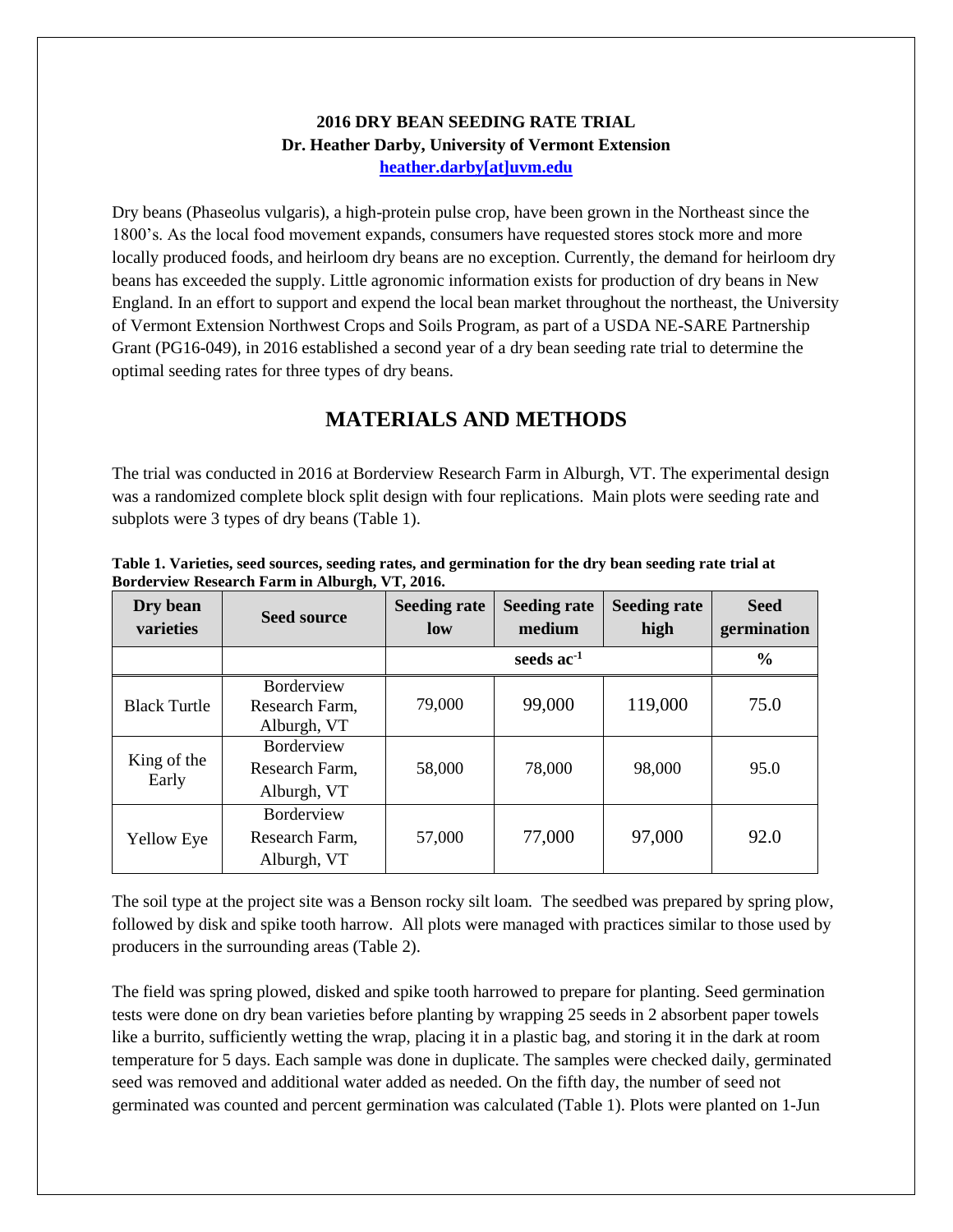with a Monosem 2-row planter. Seeding rates were determined by calculating the desired target seeding rate and adjusting for percent germination. Prior to planting, bean seed was treated with dry bean inoculant (*Rhizobium leguminosarum biovar phaseoli*). Additionally, a starter fertilizer was applied at 150 lbs ac<sup>-1</sup> to the acre of 10-20-20 at the time of planting. The plots were 5'x 20', with 30-inch row spacing. Plant populations were taken on 23-Jun by counting the number of plants in 17.5 feet of both rows of each plot. Plots were mechanical cultivated with a four-row Brillion cultivator on 6-Jul and 11- Jul. At the time of harvest, plant populations were counted in one square meter per plot, plant height, and 10 pods from each plot were examined for the presence of disease. Plots were hand harvested in Alburgh on 26-Sep and were then threshed with a portable thresher with a rasp bar rotor. Beans were then weighed to calculate yields and a DICKEY-John MINI GAC Plus meter was used to determine bean moisture content and test weight.

| o<br><b>Trial information</b>       | <b>Borderview Research Farm</b>           |  |  |  |
|-------------------------------------|-------------------------------------------|--|--|--|
|                                     | Alburgh, VT                               |  |  |  |
| Soil type                           | Benson rocky silt loam                    |  |  |  |
| <b>Previous crop</b>                | Sod                                       |  |  |  |
| <b>Tillage operations</b>           | Spring plow, disk, and spike tooth harrow |  |  |  |
| Plot size (ft)                      | 5 x 20                                    |  |  |  |
| <b>Row spacing (in)</b>             | 30                                        |  |  |  |
| <b>Replicates</b>                   | 4                                         |  |  |  |
| Starter Fertilizer (lbs $ac^{-1}$ ) | $150 - (10-20-20)$                        |  |  |  |
| <b>Planting date</b>                | $1-J$ un                                  |  |  |  |
| <b>Cultivation</b>                  | 4-Row Brillion: 6-Jul and 11-Jul          |  |  |  |
| <b>Harvest date</b>                 | $26$ -Sep                                 |  |  |  |

**Table 2. Dry bean seeding rate trial specifics in Alburgh, VT, 2016.**

Data was analyzed using mixed model analysis using the mixed procedure of SAS (SAS Institute, 1999). Replications were treated as random effects and treatments were treated as fixed. Mean comparisons were made using the Least Significant Difference (LSD) procedure when the F-test was considered significant  $(p<0.10)$ .

Variations in yield and quality can occur because of variations in genetics, soil, weather and other growing conditions. Statistical analysis makes it possible to determine whether a difference among varieties is real or whether it might have occurred due to other variations in the field. At the bottom of each table, a LSD value is presented for each variable (e.g. yield). Least Significant Differences at the 10% level of probability are shown. Where the difference between two varieties within a column is equal to or greater than the LSD value at the bottom of the column, you can be sure in 9 out of 10 chances that there is a real difference between the two varieties. In the following example, variety A is significantly different from variety C, but not from variety B. The difference between A and B is equal to 725, which is

less than the LSD value of 889. This means that these varieties did not differ in yield. The difference between A and C is equal to 1454, which is greater than the LSD value of 889. This means that the yields of these varieties were significantly different from one another. The asterisk indicates that variety B was not significantly lower than the top yielding variety.

| <b>Variety</b> | Yield |
|----------------|-------|
| A              | 3161  |
| B              | 3886* |
| C              | 4615* |
| <b>LSD</b>     | 889   |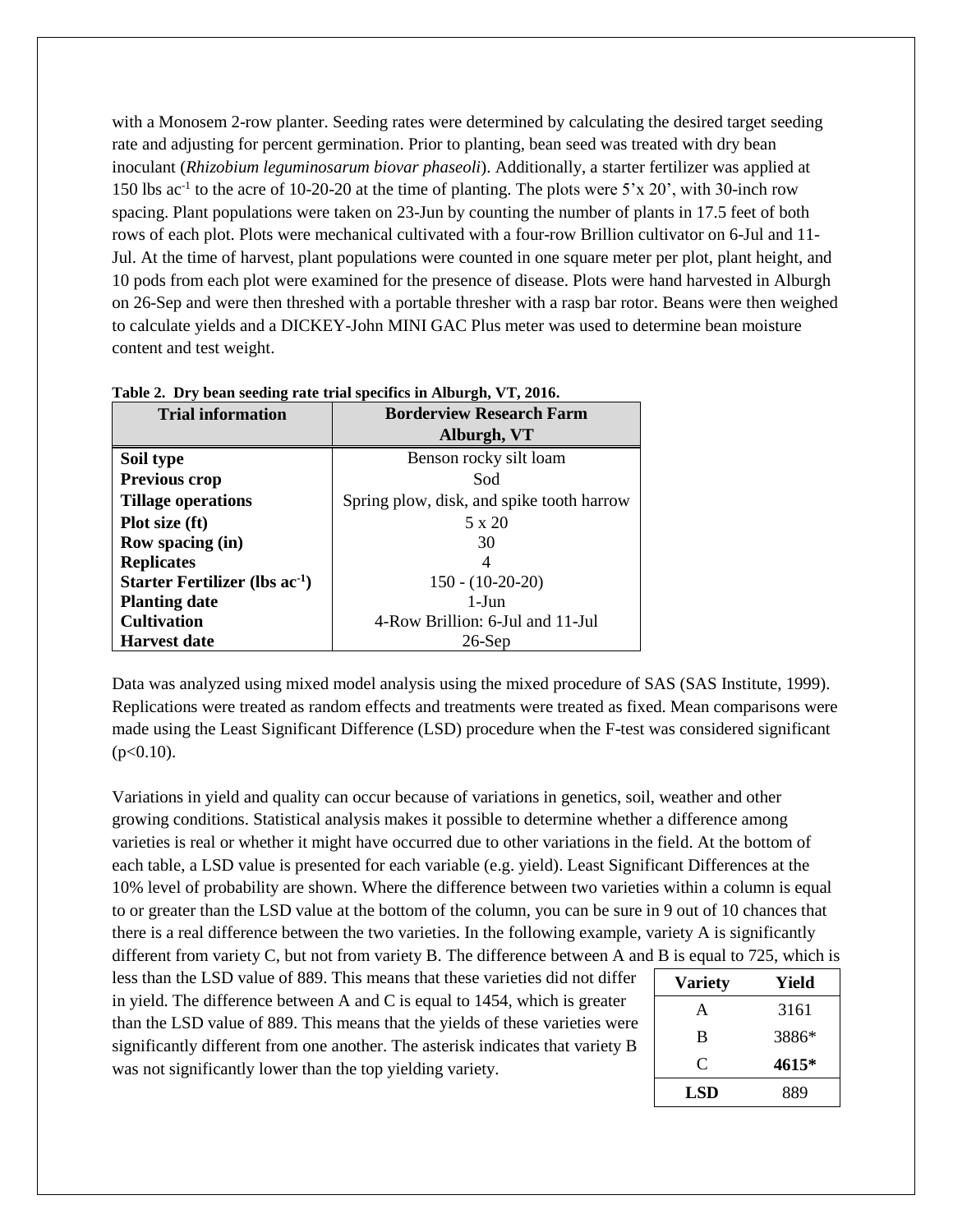## **RESULTS AND DISCUSSION**

Seasonal precipitation and temperature recorded at a weather station in close proximity to the Alburgh trial site is shown in Table 3. The weather during the 2016 growing season was warmer and drier than average. Below average rainfall was recorded in June, July, August, and September and totaled 5.35 inches below the 30-year average. There was an accumulation of 2222 Growing Degree Days (GDDs), which is 195 GDDs above the 30-year average.

| Alburgh, VT                       | Jun     | Jul          | Aug     | <b>Sep</b> |
|-----------------------------------|---------|--------------|---------|------------|
| Average temperature $(^{\circ}F)$ | 65.8    | 70.7         | 71.6    | 63.4       |
| Departure from normal             | 0.01    | 0.13<br>2.85 |         | 2.90       |
|                                   |         |              |         |            |
| Precipitation (inches)            | 2.81    | 1.79         | 2.98    | 2.47       |
| Departure from normal             | $-0.88$ | $-2.37$      | $-0.93$ | $-1.17$    |
|                                   |         |              |         |            |
| Growing Degree Days (50-86°F)     | 481     | 640          | 663     | 438        |
| Departure from normal             | 7.2     | 1.4          | 81.9    | 104        |

**Table 3. Temperature and precipitation summary for Alburgh, VT, 2016.**

Based on weather data from a Davis Instruments Vantage Pro2 with WeatherLink data logger. Historical averages are for 30 years of data provided by the NOAA (1981-2010) for Burlington, VT. Alburgh precipitation data from 8/17/16-10/31/16 was missing and replaced by data provided by the NOAA for Highgate, VT.

Actual plant populations for all seeding rates and bean types were far below the target seeding rates (Table 4). The Black Turtle bean populations ranged from 29,434 plants  $ac^{-1}(37.3\%$  germination) to 67,456 plants ac<sup>-1</sup> (56.7% germination); King of the Early ranged from 32,359 plants ac<sup>-1</sup> (55.8%) germination) to 56,192 plants  $ac^{-1}$  (57.3% germination); and Yellow Eye populations ranged from 21,469 plants ac<sup>-1</sup> (37.7% germination) to 31,737 plants ac<sup>-1</sup> (32.7% germination). Interestingly, all varieties showed the seeding rates went from low to high although none met the target seeding rates. The below average rainfall combined with the low soil moisture, and higher than normal temperatures during planting may have contributed to low germination rates which resulted in poor stand establishment. Even though it was the largest of the bean type, the King of the Early had the highest overall plant populations. This bean variety is an heirloom that has a long history of cultivation in the Northeast, and therefore might be better adapted to the irregular growing conditions in our region.

| Table 4. Dry bean populations and percent germination by variety and seeding rate, 2016. |  |  |  |
|------------------------------------------------------------------------------------------|--|--|--|
|                                                                                          |  |  |  |

| <b>Target seeding</b><br><b>Variety</b><br>rate |                 | <b>Actual plant</b><br>population | <b>Germination</b> |
|-------------------------------------------------|-----------------|-----------------------------------|--------------------|
|                                                 | seeds $ac^{-1}$ | plants $ac^{-1}$                  | $\%$               |
| <b>Black Turtle</b>                             | 79,000 (low)    | 29,434                            | 37.3               |
| <b>Black Turtle</b>                             | 99,000 (medium) | 49,347                            | 49.8               |
| <b>Black Turtle</b>                             | 119,000 (high)  | 67,456*                           | 56.7               |
| LSD(0.10)                                       |                 | 13,384                            | <b>NA</b>          |
| Trial Mean                                      |                 | 48,746                            | 47.9               |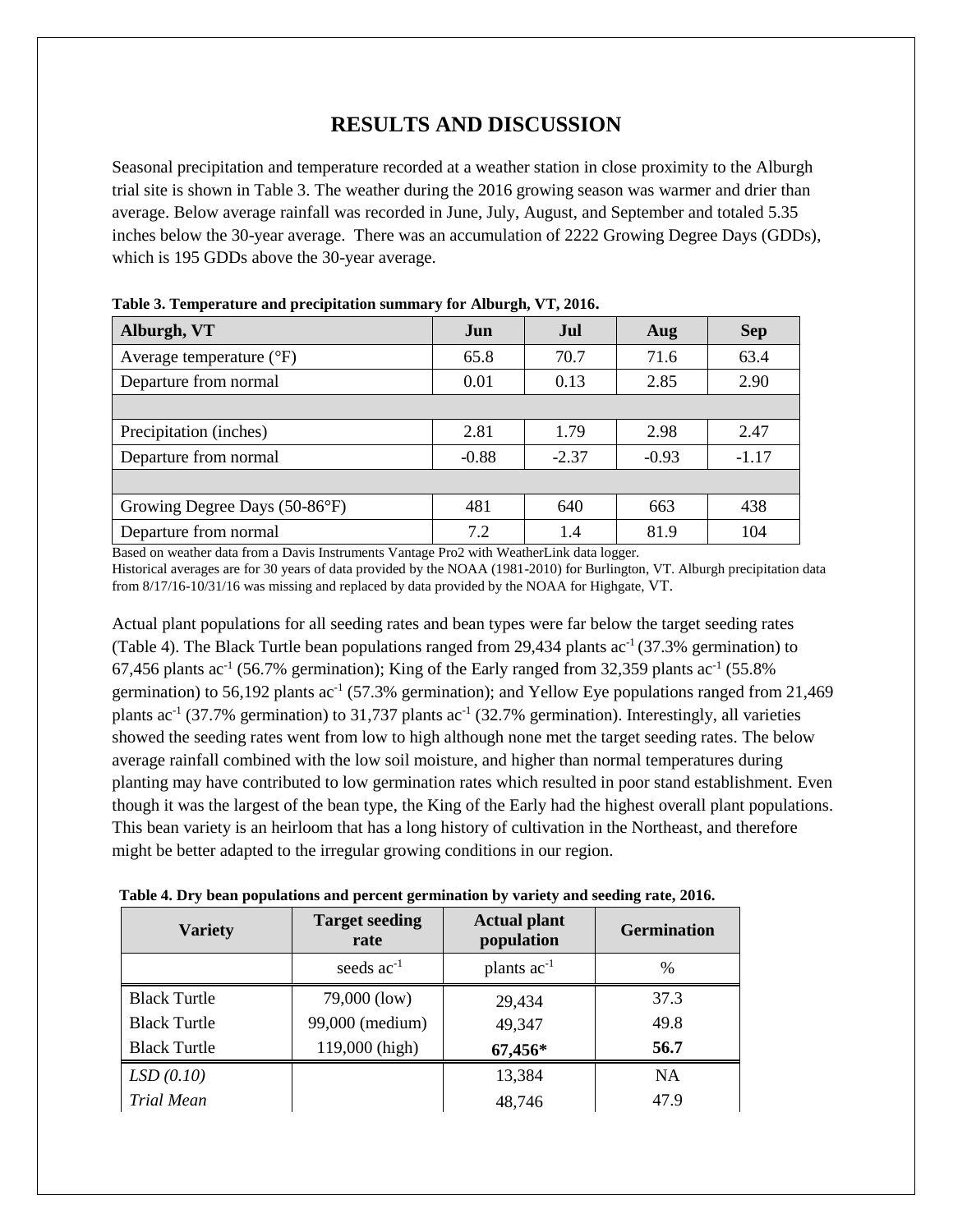| King of the Early | 58,000 (low)    | 32,359  | 55.8      |
|-------------------|-----------------|---------|-----------|
| King of the Early | 78,000 (medium) | 41,382  | 53.1      |
| King of the Early | 98,000 (high)   | 56,192* | 57.3      |
| LSD(0.10)         |                 | 3,337   | <b>NA</b> |
| Trial Mean        |                 | 43,311  | 55.4      |
| <b>Yellow Eye</b> | 57,000 (low)    | 21,469  | 37.7      |
| <b>Yellow Eye</b> | 77,000 (medium) | 29,932* | 38.9      |
| <b>Yellow Eye</b> | 97,000 (high)   | 31,737* | 32.7      |
| LSD(0.10)         |                 | 7,657   | <b>NA</b> |
| Trial Mean        |                 | 27,712  | 36.4      |

\*Treatments that did not perform significantly different than the top-performing treatment (in **bold**) in a particular column are indicated with an asterisk.

NA-Not statistically tested.

Plant height, dry matter yield, and harvest moisture were significantly different between the Black Turtle bean seeding rate treatments (Table 5, Figure 1). The medium seeding rate (99,000 seeds ac<sup>-1</sup>) was the tallest (46.5 cm), the highest yielding (1659 lbs  $ac^{-1}$ ), the lowest harvest moisture (18.3%) and the highest test weight (59.2 lbs bu<sup>-1</sup>), although not significantly different from the low seeding rate. There were no significant differences in plant height, pod disease, yield, harvest moisture and test weight in the King of the Early seeding rate treatments (Table 5). The highest yielding seeding rate treatment for the King of the Early was the middle seeding rate (78,000 seeds ac<sup>-1</sup>) at 2323 lbs ac<sup>-1</sup>. There were significant differences in pod disease in the Yellow Eye seed rate treatments. The highest seeding rate (97,000 seeds ac-1 ) had the lowest amount of pod disease infection (2.50%). Even though not significantly different, the middle seeding rate  $(77,000 \text{ seeds} \text{ ac}^{-1})$  of the Yellow Eye beans yielded the highest at 1896 lbs  $ac^{-1}$ . All of the harvest moistures for all bean types and seeding rates were above the recommended storage moisture of 13%, and therefore all samples had to be dried down. Additionally, none of the treatments met industry standards of 60 lbs  $bu^{-1}$  for test weight.

| <b>Variety</b>      | <b>Target seeding</b><br>rate | <b>Plant</b><br>height | Pod<br>disease | Dry<br>matter<br>yield | <b>Harvest</b><br>moisture | <b>Test</b><br>weight  |
|---------------------|-------------------------------|------------------------|----------------|------------------------|----------------------------|------------------------|
|                     | seeds $ac^{-1}$               | cm                     | $\%$           | $1b$ ac <sup>-1</sup>  | $\%$                       | $lbs$ bu <sup>-1</sup> |
| <b>Black Turtle</b> | 79,000 (low)                  | 42.0                   | 12.5           | $1437*$                | $19.5*$                    | 57.6                   |
| <b>Black Turtle</b> | 99,000 (medium)               | $46.5*$                | 15.0           | $1659*$                | $18.3*$                    | 59.2                   |
| <b>Black Turtle</b> | 119,000 (high)                | 40.9                   | 20.0           | 1182                   | 21.9                       | 58.0                   |
| LSD(0.10)           |                               | 3.47                   | <b>NS</b>      | 942                    | 2.04                       | <b>NS</b>              |
| Trial Mean          |                               | 43.1                   | 15.8           | 1426                   | 19.9                       | 58.25                  |
| King of the Early   | 58,000 (low)                  | 33.9                   | 47.5           | 1896                   | 19.9                       | 56.0                   |
| King of the Early   | 78,000 (medium)               | 34.6                   | 40.0           | 2323                   | 21.8                       | 56.1                   |
| King of the Early   | 98,000 (high)                 | 33.3                   | 37.5           | 2082                   | 20.4                       | 56.8                   |
| LSD(0.10)           |                               | <b>NS</b>              | <b>NS</b>      | <b>NS</b>              | <b>NS</b>                  | <b>NS</b>              |

**Table 5. Dry bean yield and harvest moisture by variety and target seeding rates.**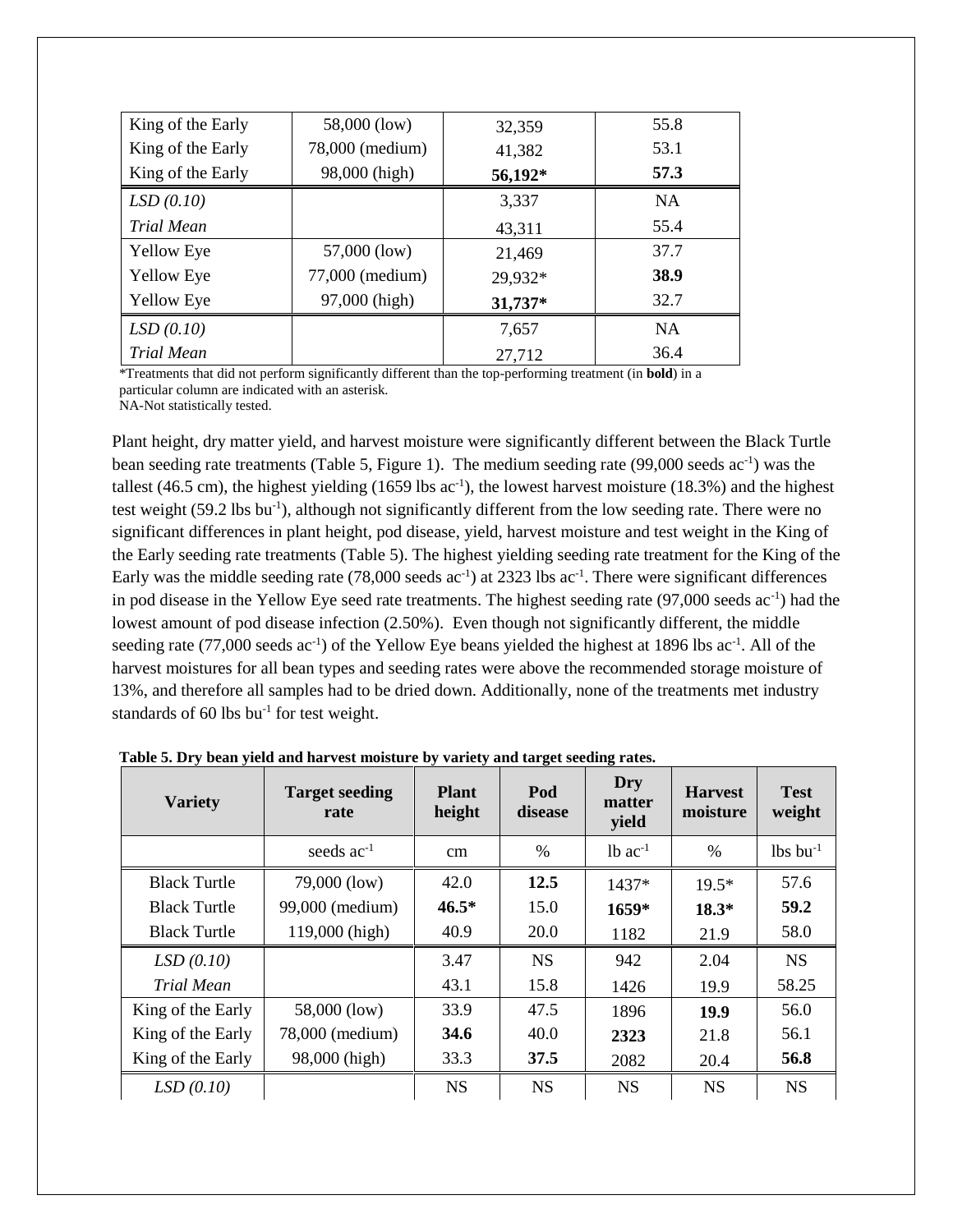| <b>Trial Mean</b> |                 | 33.9      | 41.7    | 2100      | 20.7      | 56.3      |
|-------------------|-----------------|-----------|---------|-----------|-----------|-----------|
| <b>Yellow Eye</b> | 57,000 (low)    | 35.8      | 17.5    | 1776      | 21.1      | 58.9      |
| Yellow Eye        | 77,000 (medium) | 37.6      | 20.0    | 1896      | 22.0      | 58.3      |
| Yellow Eye        | 97,000 (high)   | 37.1      | $2.50*$ | 1887      | 23.0      | 58.3      |
| LSD(0.10)         |                 | <b>NS</b> | 1.41    | <b>NS</b> | <b>NS</b> | <b>NS</b> |
| <b>Trial Mean</b> |                 | 36.8      | 13.3    | 1853      | 22.0      | 58.5      |

\*Treatments that did not perform significantly different than the top-performing treatment (in bold) in a particular column by dry bean type are indicated with an asterisk.

NS-Treatments were not significantly different from one another.

The actual plant populations were much lower than the target seeding rates for Yellow Eye, King of the Early, and Black Turtle Beans. Factors that may have limited germination rates include low soil moisture at the time of planting, possible planter error, and little rainfall after planting. Overall, yields for all bean types and seeding rates were higher in 2016 than in 2015. The medium seeding rate for all bean types yielded the highest. The drought like conditions did help to reduce weed pressure and plant disease. More research needs to be conducted in order to determine the ideal seeding rates for dry beans in our everchanging climate.



**Figure 1. 2016 mean yields, of Black Turtle, King of the Early, and Yellow Eye dry beans, Alburgh, VT.**